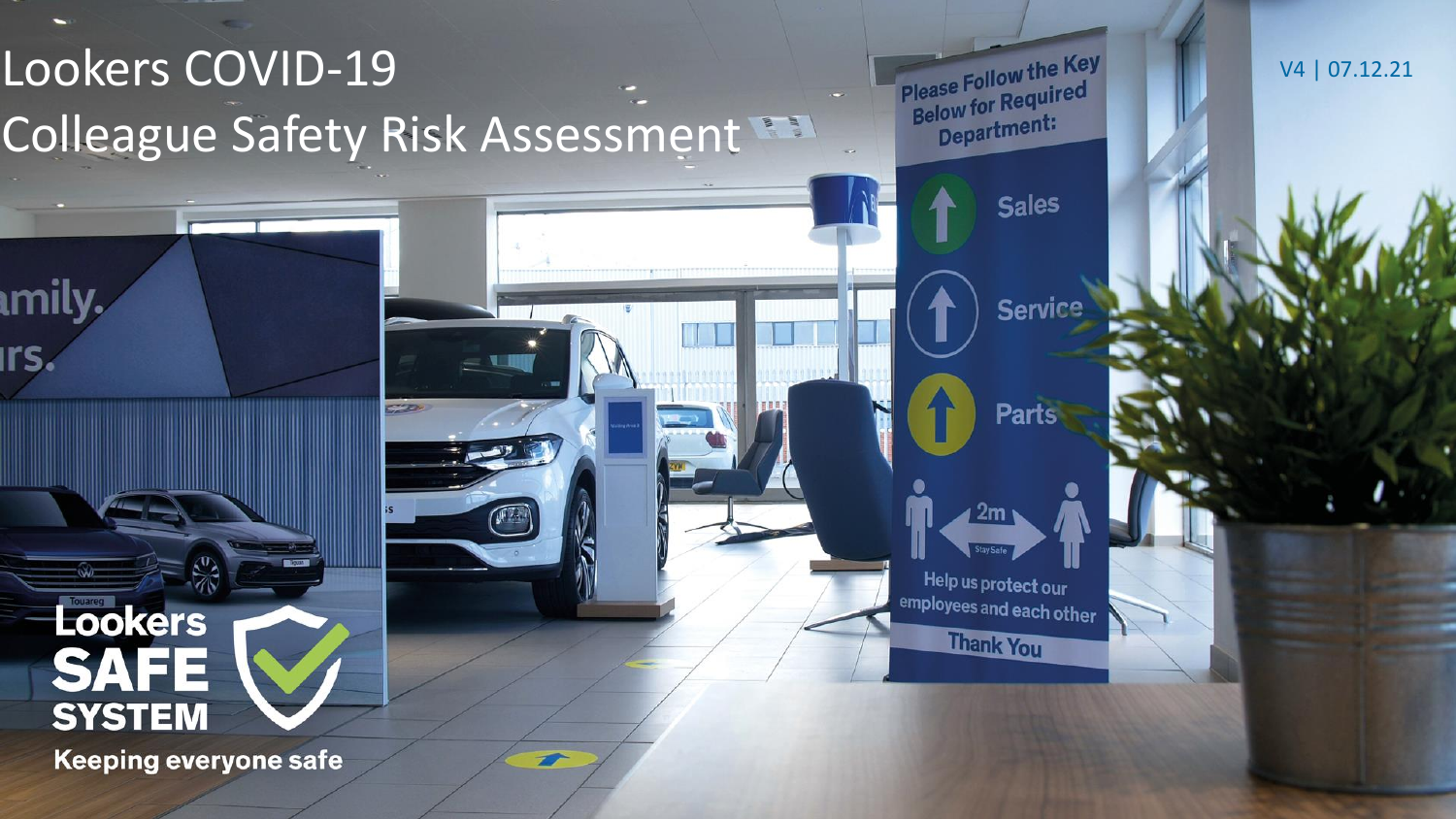This document is intended for Lookers colleagues and in line with Government guidelines has been published on our website.

Revised 07th December 2021

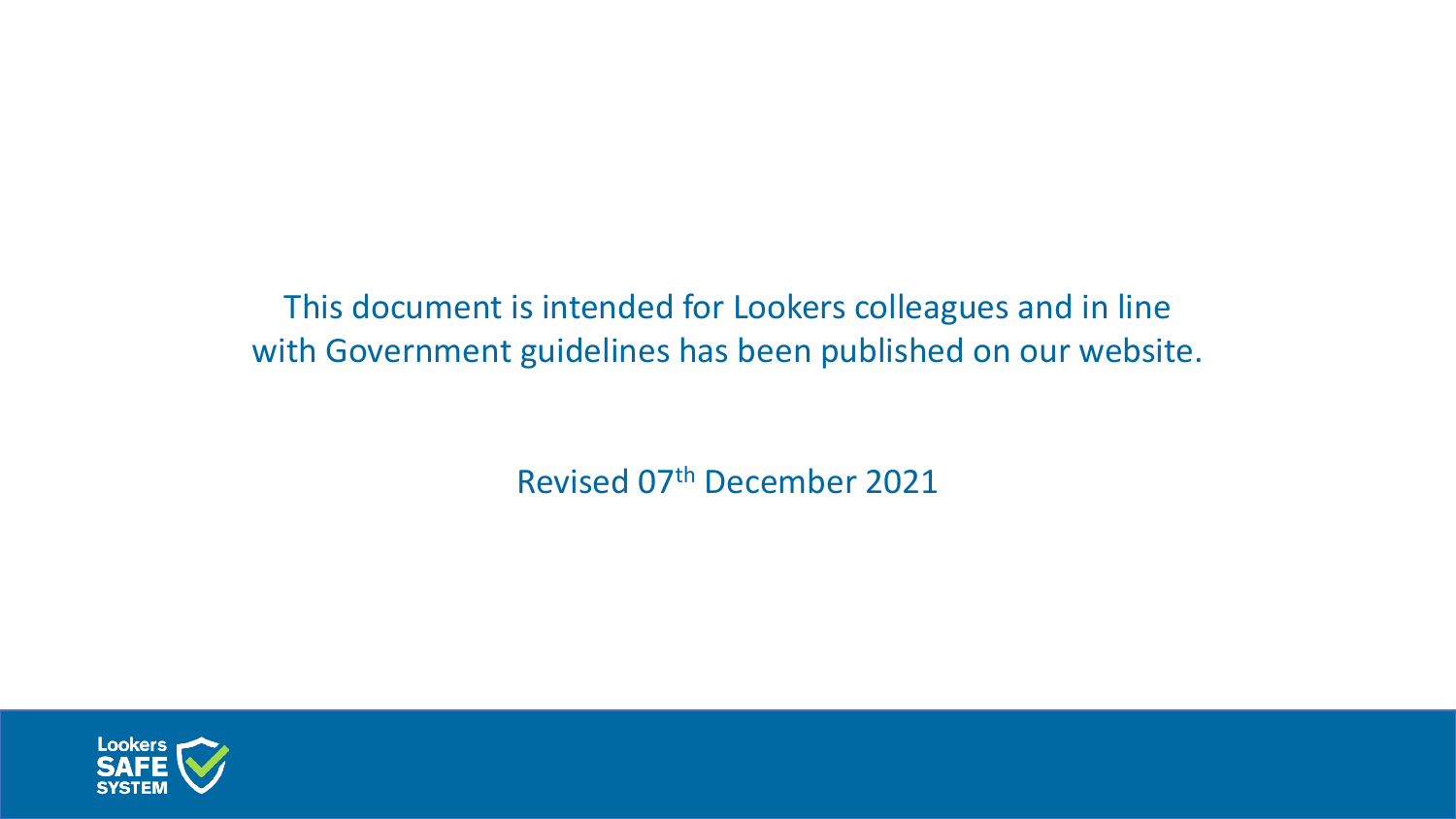Throughout the COVID-19 epidemic Lookers has continued to prioritise colleague wellbeing and safety. In doing this we have followed all UK Government guidance to date.

Following on from the guidance on the gradual easing of COVID measures, issued by the UK Government in May 2020, Lookers has undertaken a COVID risk assessment and made this available by publishing this on their website. It has been performed in consultation with all relevant areas of the business and has been overseen by the Risk Function in line with the Lookers Risk Management Framework.

This risk assessment has been used to develop the Lookers Safe System internal guidance document and additional communications, which are regularly reviewed and updated as changes to Government guidance dictate.

In line with further changes to the national COVID measures up to December 2021 as set out by the UK Government, this risk assessment has been updated to take into account those measures.

The risk assessment on the following slides summarises the government guidance by theme, and explains the measures that Lookers have in place. Where actions are ongoing to further reduce the risk they are also described.

All colleagues are welcome to review the assessment. The Health and Safety team will continue to support the business and monitor progress. If you have any questions or concerns please raise them with you line manager or contact the Health & Safety Department using the following email address: [HealthandSafetyDepartment@lookers.co.uk](mailto:HealthandSafetyDepartment@lookers.co.uk).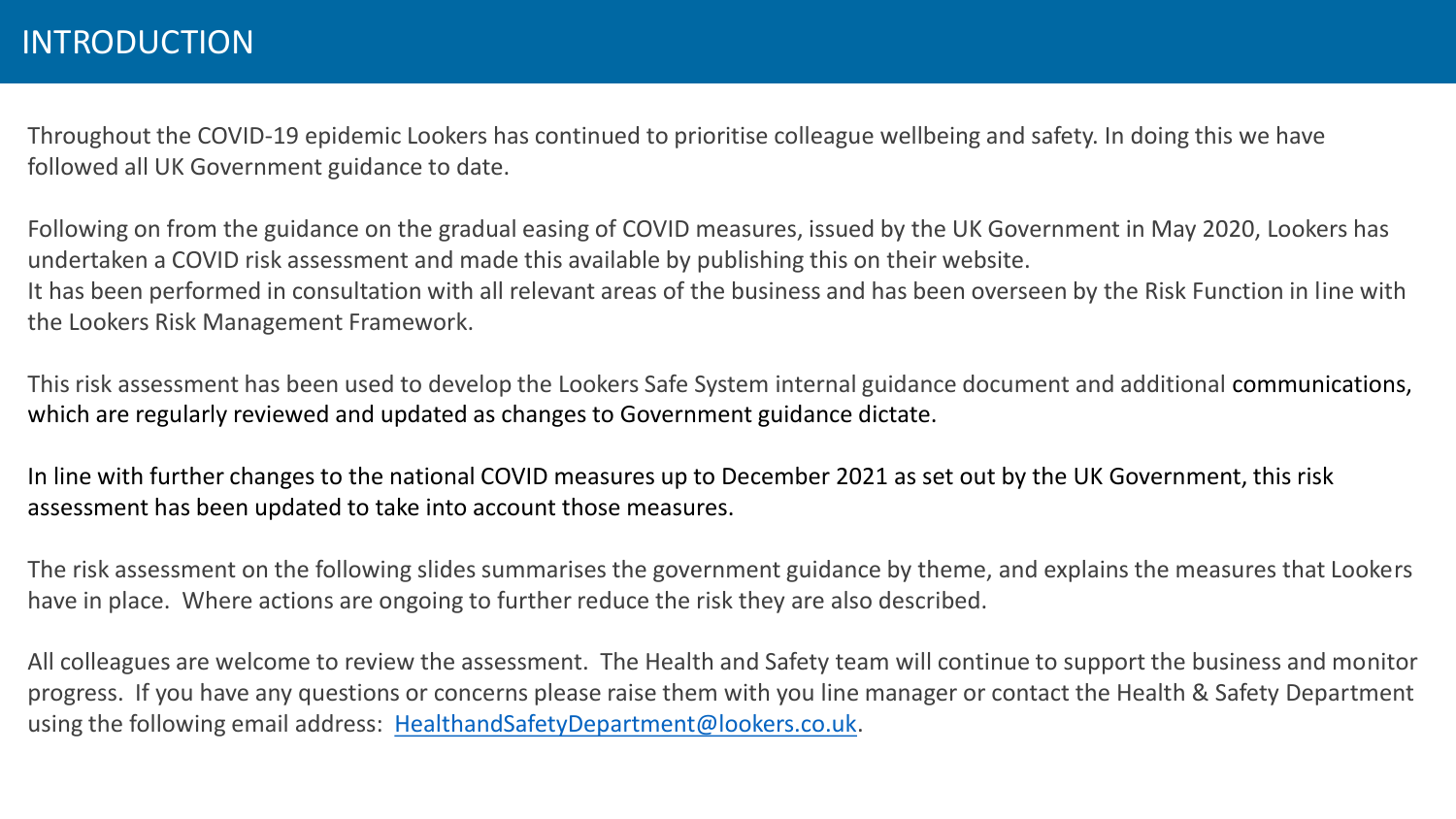### WHO SHOULD GO TO WORK?

| <b>Government Guidance Theme</b>                                                                                                                                                                                                                                                                | <b>Detailed Advice</b>                                                                                                                                                                                                                                                                                                                                                                                   | Measures That Lookers Have Put in Place                                                                                                                                                                                                                                                                                                                                                                        | <b>Further Actions in Progress</b>                                                                               |
|-------------------------------------------------------------------------------------------------------------------------------------------------------------------------------------------------------------------------------------------------------------------------------------------------|----------------------------------------------------------------------------------------------------------------------------------------------------------------------------------------------------------------------------------------------------------------------------------------------------------------------------------------------------------------------------------------------------------|----------------------------------------------------------------------------------------------------------------------------------------------------------------------------------------------------------------------------------------------------------------------------------------------------------------------------------------------------------------------------------------------------------------|------------------------------------------------------------------------------------------------------------------|
| Who Should go to Work?<br>• That everyone should work from<br>home, unless they cannot work from<br>home.<br>• To protect clinically vulnerable and<br>clinically extremely vulnerable<br>individuals.<br>• People who need to self-isolate<br>• To treat everyone in your workplace<br>equally | Process in place to determine the colleagues who are<br>required to work on site. Where an employer, in<br>consultation with their employee, judges an employee can<br>carry out their normal duties from home they should do<br>SO.                                                                                                                                                                     | Each division is considering which staff need to be in the workplace. Where<br>employees are able to effectively continue working from home they will do so.                                                                                                                                                                                                                                                   | Lookers will continue to review staffing<br>numbers and whether colleagues are able<br>to work from home.        |
|                                                                                                                                                                                                                                                                                                 | Process to communicate with all colleagues, remain in<br>contact and monitor colleague well being                                                                                                                                                                                                                                                                                                        | The business is communicating to its employees via workplace and email. We<br>recognised the need for wellbeing support and employees have been provided<br>with the details of BEN (the Motor Trade Charity) as well as links to the<br>Samaritans and Mind. We also encouraged employees to engage in the social<br>groups on Workplace. Lookers CEO has provided regular video updates to all<br>employees. | Lookers will continue with its<br>communications approach using all the<br>available channels as appropriate     |
|                                                                                                                                                                                                                                                                                                 | Providing equipment for those colleagues who have to<br>work from home                                                                                                                                                                                                                                                                                                                                   | Where possible, employees have been provided with laptops and VPN access<br>to enable them work from home effectively. Our IT support desk has remained<br>active during this period to provide access support for those employees still<br>working.                                                                                                                                                           | Lookers will continue to review the needs<br>of colleagues returning to work and their<br>equipment requirements |
|                                                                                                                                                                                                                                                                                                 | Clinically extremely vulnerable people can go to work as<br>long as the workplace is covid-secure, but should carry on<br>working from home if possible. If they cannot work from<br>home, they should be offered the safest available roles at<br>work so they can maintain social distancing. Temporary<br>adjustments such as alternative role or adjustments to<br>working patterns may be required. | The Company is following Government guidelines and if an employee provides<br>medical evidence that they are clinically extremely vulnerable the Company is<br>supporting this and will look at the options available for that individual<br>including working from home or furlough (where possible).                                                                                                         | Lookers will continue to monitor and<br>support in this area                                                     |
|                                                                                                                                                                                                                                                                                                 | Providing support for workers mental health and<br>wellbeing, including advice and telephone support                                                                                                                                                                                                                                                                                                     | We recognised the need for wellbeing support and employees have been<br>provided with the details of BEN (the Motor Trade Charity) as well as links to<br>the Samaritans and Mind. We also encouraged employees to engage in the<br>social groups on Workplace including cycle and chat, photography etc.                                                                                                      | Lookers will continue to communicate this<br>in colleague comm's                                                 |
|                                                                                                                                                                                                                                                                                                 | Ensure colleagues who are advised to stay at home under<br>existing government guidance to not return to work. This<br>includes colleagues who have symptoms of COVID-19                                                                                                                                                                                                                                 | Employees have been told to follow Government guidelines on self isolation.<br>This is re-emphasised in the communications approach                                                                                                                                                                                                                                                                            | Lookers will continue to communicate in<br>line with government guidance                                         |
|                                                                                                                                                                                                                                                                                                 | Ensuring colleagues with protected characteristics<br>including disabled workers and those who are new or<br>expectant mothers have reasonable adjustments in place<br>that have been assessed                                                                                                                                                                                                           | Where a particular need or risk is identified this is given consideration and<br>support or adjustments provided where possible. We do not condone any<br>discriminatory practices.<br>Lookers has an equality and diversity policy and eLearning module.                                                                                                                                                      | Lookers will continue to support all<br>colleagues<br>Line management guidance will continue to<br>be issued     |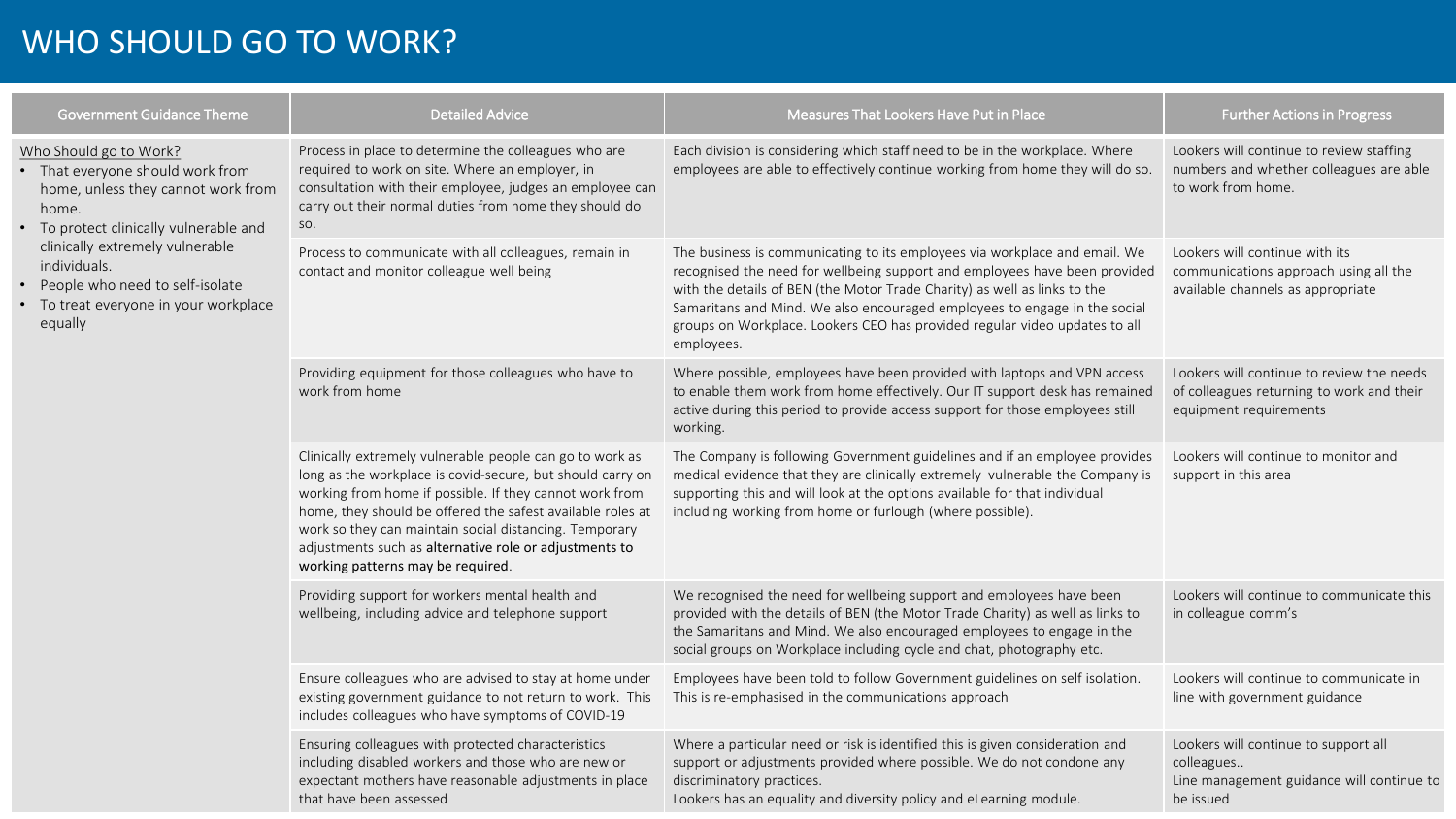#### SOCIAL DISTANCING AT WORK

| <b>Government Guidance Theme</b>                                                                                                                                                                                                                                                                                                                                                                                             | <b>Detailed Advice</b>                                                                                                                                                                                                                                                                                                                                                                                                                                                                                                                                                                                                                                                                                                                                                                                                                                                                                                                                                                                                                  | Measures That Lookers Have Put in Place                                                                                                                                                                                                             | <b>Further Actions in Progress</b>                                                                                                                                                                                                               |
|------------------------------------------------------------------------------------------------------------------------------------------------------------------------------------------------------------------------------------------------------------------------------------------------------------------------------------------------------------------------------------------------------------------------------|-----------------------------------------------------------------------------------------------------------------------------------------------------------------------------------------------------------------------------------------------------------------------------------------------------------------------------------------------------------------------------------------------------------------------------------------------------------------------------------------------------------------------------------------------------------------------------------------------------------------------------------------------------------------------------------------------------------------------------------------------------------------------------------------------------------------------------------------------------------------------------------------------------------------------------------------------------------------------------------------------------------------------------------------|-----------------------------------------------------------------------------------------------------------------------------------------------------------------------------------------------------------------------------------------------------|--------------------------------------------------------------------------------------------------------------------------------------------------------------------------------------------------------------------------------------------------|
| Social Distancing at work<br>To maintain 2m social distancing<br>wherever possible, including while<br>arriving at and departing from work,<br>while in work, and when travelling<br>between sites.<br>To maintain social distancing<br>wherever possible, on arrival and                                                                                                                                                    | Clear guidance and training to support the need to maintain social distancing<br>wherever possible<br>Clear signage outlining the need for social distancing and                                                                                                                                                                                                                                                                                                                                                                                                                                                                                                                                                                                                                                                                                                                                                                                                                                                                        | Lookers has provided guidance and signage to<br>promote and support social distancing in line<br>with government guidance                                                                                                                           | Lookers will continue to refresh its<br>guidance in line with government<br>advice                                                                                                                                                               |
|                                                                                                                                                                                                                                                                                                                                                                                                                              | Where social distancing guidelines cannot be followed the business to review<br>whether the activity needs to continue for the business to operate, managing<br>occupancy levels                                                                                                                                                                                                                                                                                                                                                                                                                                                                                                                                                                                                                                                                                                                                                                                                                                                        | As the business re-opens in stages each division<br>is considering who they need to bring back in<br>and only those who need to return at each stage<br>will do so.                                                                                 | Lookers will continue to review this<br>in line with the government<br>guidance                                                                                                                                                                  |
| departure and to ensure<br>handwashing upon arrival.<br>To maintain social distancing                                                                                                                                                                                                                                                                                                                                        | Increasing the frequency of hand washing and surface cleaning. Providing<br>handwashing facilities or hand sanitiser where not possible at entry and exit points.                                                                                                                                                                                                                                                                                                                                                                                                                                                                                                                                                                                                                                                                                                                                                                                                                                                                       | Lookers have clearly communicated the need for This will be monitored and reviewed<br>regular handwashing and have provided<br>additional hand sanitiser                                                                                            |                                                                                                                                                                                                                                                  |
| wherever possible, while people<br>travel through the workplace<br>• To maintain social distancing<br>between individuals when they are<br>at their workstations<br>• To maintain social distancing<br>wherever possible between<br>individuals when in vehicles                                                                                                                                                             | Where you cannot stay 2 metres apart (or 1 metre with risk mitigation where 2<br>metres is not viable) you should:<br>• Wear a face covering<br>• Only work together up to 15 minutes at a time<br>• Use screens and barriers to separate people where possible<br>• Work side by side or back-to-back rather than face-to-face<br>• Have fixed teams to minimise exposure                                                                                                                                                                                                                                                                                                                                                                                                                                                                                                                                                                                                                                                              | Lookers have provided sneeze screens and face<br>coverings as part of its equipment provision.<br>Colleagues are able to order addition screen via<br>the communicated procurement process.<br>Detailed guidance has been issued to support<br>this | Lookers is currently operating with a<br>reduced number of staff across sites.<br>It has issued detailed guidance and<br>supporting materials to inform and<br>protect colleagues as numbers<br>increase. This will be monitored and<br>reviewed |
| To reduce transmission due to face-<br>to-face meetings and maintain<br>social distancing in meetings<br>• To maintain social distancing and<br>avoid surface transmission when<br>goods enter and leave the vehicle,<br>especially in high volume situations,<br>for example, distribution centres,<br>despatch areas<br>To maintain social distancing while<br>using common areas<br>To prioritise safety during incidents | Considering the physical environment to:<br>• Reduce congestion, for example, by having more entry points to the workplace.<br>• Providing additional parking or facilities such as bike-racks to help people walk,<br>run, or cycle to work where possible.<br>• Limiting passengers in corporate vehicles e.g. mini buses<br>• Providing alternatives to touch based security devices and at entry and exit points<br>Using markings and introducing one-way flow at entry and exit points and<br>regulating the volume of people<br>• Proving more storage for workers clothes and bags<br>• Reducing movement by discouraging non essential trips within sites<br>• Reducing maximum occupancy for lifts and providing hand sanitiser for lift users<br>• Considering the use of social distancing marking for other common areas such as<br>toilets and other areas where queues may form<br>• Utilising other areas onsite that may be freed up for break rooms<br>• Reconfiguring break rooms to help maintain social distancing | Lookers have provided signage packs and floor<br>marking packs to enable better control of the<br>physical environment.<br>Detailed guidance has been issued to support<br>this                                                                     | Lookers is currently operating with a<br>reduced number of staff across sites.<br>It has issued detailed guidance and<br>supporting materials to inform and<br>protect colleagues as numbers<br>increase. This will be monitored and<br>reviewed |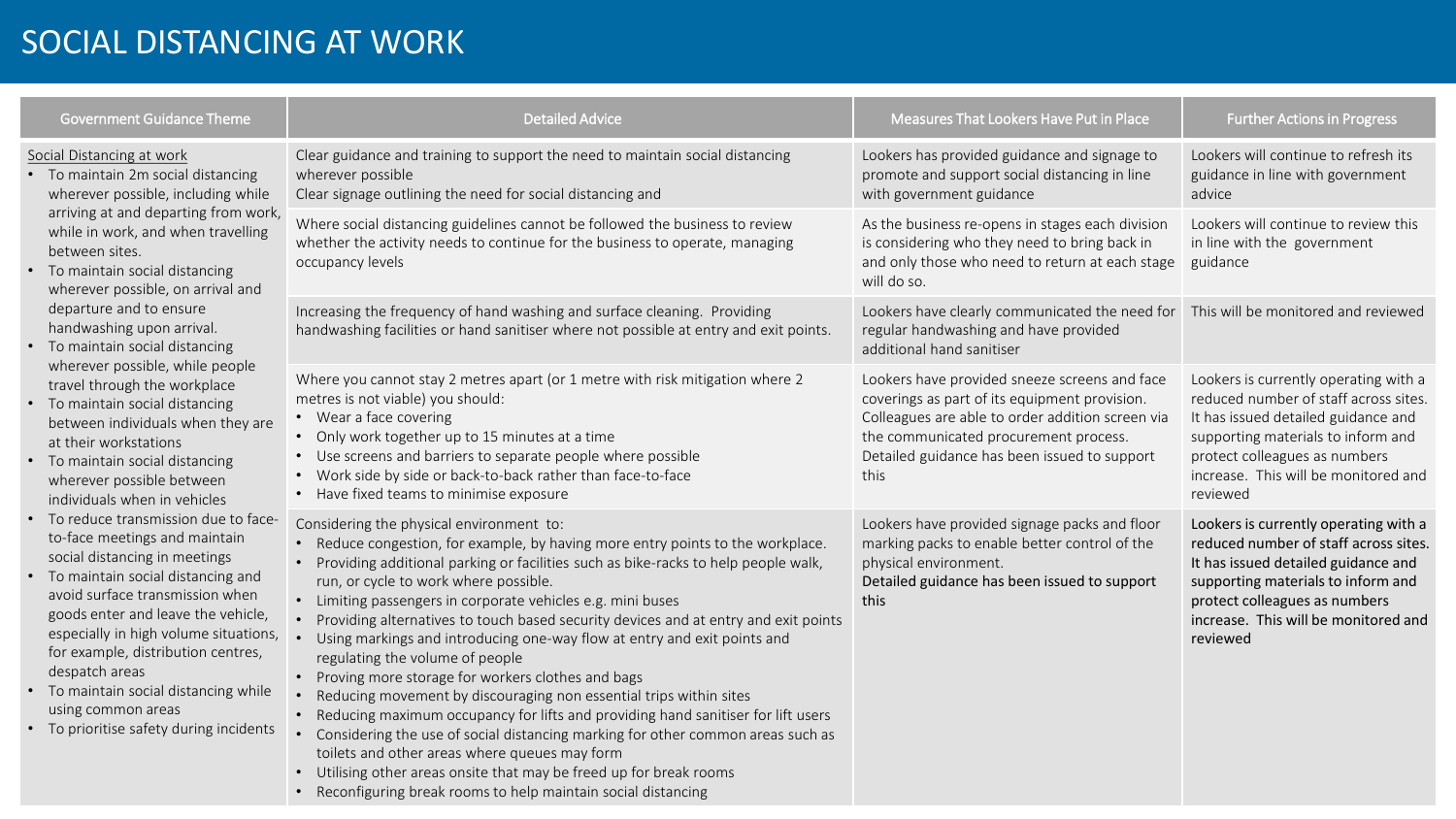## SOCIAL DISTANCING AT WORK (Cont.)

| <b>Government Guidance Theme</b>                                                                                                                                                                                                                                                                                                                                                                                                                                                                                                                                                                                                                                                                                                                                                                                                                                                                                                                                                                                                                                                       | <b>Detailed Advice</b>                                                                                                                                                                                                                                                                                                                                                                                                                                                                                                                                                                                                                                                                                                                                                                                                                                            | What Lookers Have Put in Place                                                                                                                                                                                                                                                                                                                                                                                                                                                                               | <b>Further Actions in Progress</b>                                                                   |
|----------------------------------------------------------------------------------------------------------------------------------------------------------------------------------------------------------------------------------------------------------------------------------------------------------------------------------------------------------------------------------------------------------------------------------------------------------------------------------------------------------------------------------------------------------------------------------------------------------------------------------------------------------------------------------------------------------------------------------------------------------------------------------------------------------------------------------------------------------------------------------------------------------------------------------------------------------------------------------------------------------------------------------------------------------------------------------------|-------------------------------------------------------------------------------------------------------------------------------------------------------------------------------------------------------------------------------------------------------------------------------------------------------------------------------------------------------------------------------------------------------------------------------------------------------------------------------------------------------------------------------------------------------------------------------------------------------------------------------------------------------------------------------------------------------------------------------------------------------------------------------------------------------------------------------------------------------------------|--------------------------------------------------------------------------------------------------------------------------------------------------------------------------------------------------------------------------------------------------------------------------------------------------------------------------------------------------------------------------------------------------------------------------------------------------------------------------------------------------------------|------------------------------------------------------------------------------------------------------|
| Social Distancing at work<br>• To maintain 2m social distancing<br>wherever possible, including while<br>arriving at and departing from<br>work, while in work, and when<br>travelling between sites.<br>• To maintain social distancing<br>wherever possible, on arrival and<br>departure and to ensure<br>handwashing upon arrival.<br>• To maintain social distancing<br>wherever possible, while people<br>travel through the workplace<br>To maintain social distancing<br>between individuals when they are<br>at their workstations<br>To maintain social distancing<br>wherever possible between<br>individuals when in vehicles<br>To reduce transmission due to<br>face-to-face meetings and maintain<br>social distancing in meetings<br>• To maintain social distancing and<br>avoid surface transmission when<br>goods enter and leave the vehicle,<br>especially in high volume<br>situations, for example, distribution<br>centres, despatch areas<br>To maintain social distancing while<br>$\bullet$<br>using common areas<br>• To prioritise safety during incidents | Reviewing work practices to:<br>Staggering arrival and departure times at work to reduce crowding into and<br>out of the workplace, taking account of the impact on those with protected<br>characteristics.<br>• Staggering break times<br>Reducing job and equipment rotation<br>Consider a consistent cohorting / pairing system of people have to work in<br>close proximity<br>• Use remote working tools where possible<br>• Reducing face to face meetings and maintaining 2m when meeting. Not<br>sharing equipment in meetings<br>Providing hand sanitiser in meeting rooms<br>$\bullet$<br>Holding meetings in well ventilated rooms or outdoors where possible<br>Encouraging workers to bring their own food, avoid the use of canteens<br>Encouraging staff to remain onsite where possible but maintain social<br>distancing if they leave the site | • Lookers have issued detailed guidance for all<br>colleagues to managers to promote social<br>distancing and a safe work environment<br>• PPE has also been provided to sites including<br>sneeze screens, face coverings, additional hand<br>sanitiser and latex gloves.<br>· Signage packs have been provided<br>• Additional guidance has been provided to<br>encourage regular cleaning of high touchpoint<br>areas<br>Detail safe systems of work practices have also<br>been developed for key tasks. | Lookers has provided detailed<br>guidance. It will continue to<br>monitor the situation              |
|                                                                                                                                                                                                                                                                                                                                                                                                                                                                                                                                                                                                                                                                                                                                                                                                                                                                                                                                                                                                                                                                                        | Workstations:<br>• Should allow people to maintain social distancing where possible and be<br>assigned to one person where possible<br>• Additional hygiene and cleaning of high touch point areas<br>Using markings to help workers to maintain 2m distance<br>• Avoiding hot desking                                                                                                                                                                                                                                                                                                                                                                                                                                                                                                                                                                            | • Lookers have issued guidance for managers to<br>promote social distancing<br>• PPE has also been provided to sites including<br>sneeze screens, face coverings, additional hand<br>sanitiser and latex gloves.<br>· Signage packs have been provided<br>• Additional guidance has been provided to<br>encourage regular cleaning of high touchpoint<br>areas<br>Detail safe systems of work practices have also<br>been developed for key tasks.                                                           | Lookers will continue to update and<br>provide guidance as government<br>guidance develops           |
|                                                                                                                                                                                                                                                                                                                                                                                                                                                                                                                                                                                                                                                                                                                                                                                                                                                                                                                                                                                                                                                                                        | To prioritise safety during incidents:<br>• In an emergency, for example an accident or people do not have to stay 2m<br>apart if it would be unsafe<br>People involved in the provision of assistance to others should pay particular<br>$\bullet$<br>attention to sanitation measures immediately afterwards, including washing<br>hands.                                                                                                                                                                                                                                                                                                                                                                                                                                                                                                                       | Lookers have processes in line with HSE requirements<br>to respond to all relevant accidents and emergencies                                                                                                                                                                                                                                                                                                                                                                                                 | Lookers are bespoking these<br>arrangements in line with current<br>guidance in all areas of the UK. |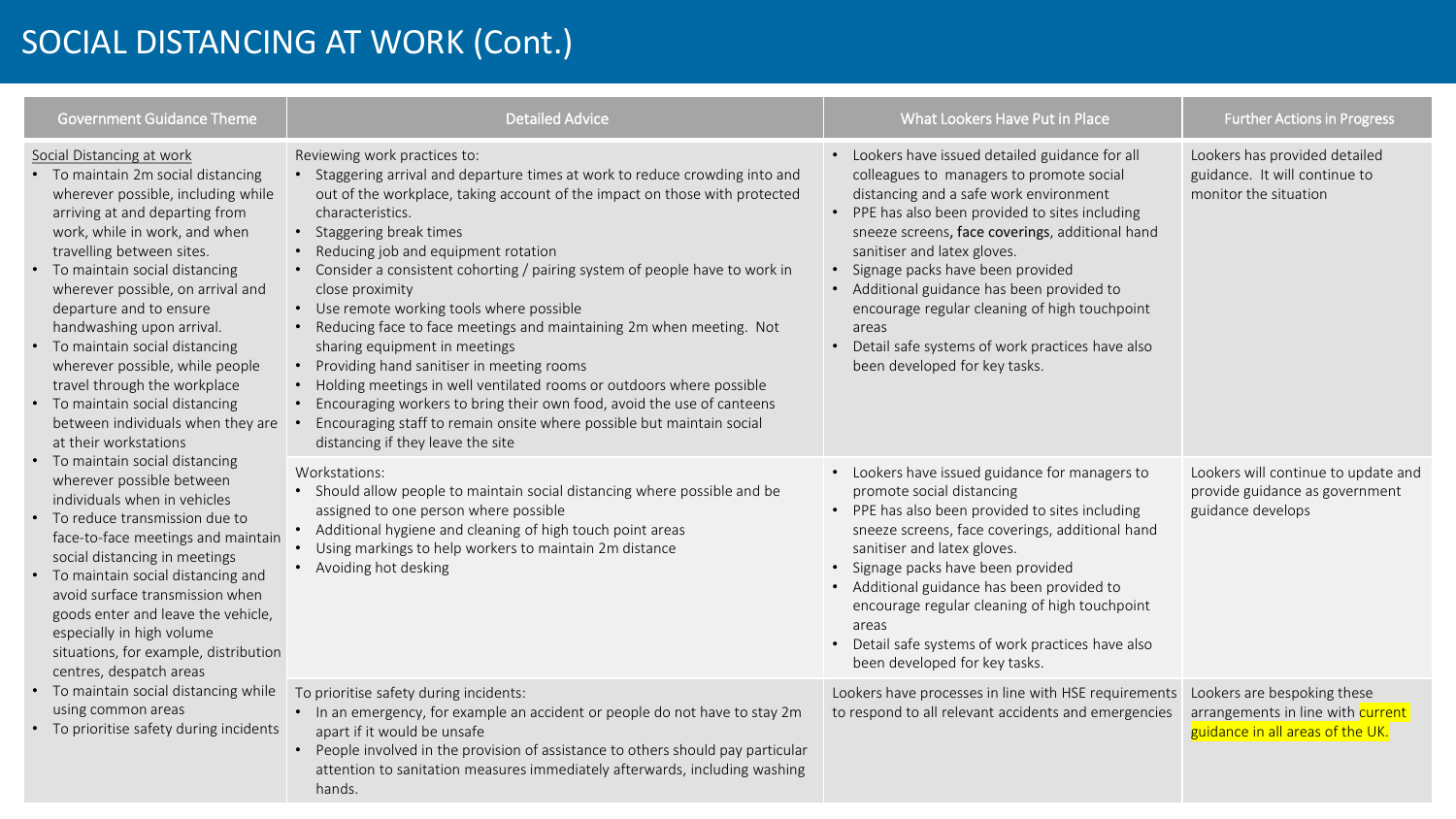| <b>Government Guidance Theme</b>                                                                                                                                                     | <b>Detailed Advice</b>                                                                                                                                                                                                                                                                                                                                                                                                                                                                                                                                                                                                                                                                                                                                                                                                                                                                                                                                                                                                                                                                                                                                                                                                                                                                                                                                                                                                                                                                                                                                                                                                                                                                                                                                                                                                                                  | What Lookers Have Put in Place                                                                                                                                                                                                                                                                                                                                                                                                                                                         | <b>Further Actions in Progress</b>                                                                                                                                                                                   |
|--------------------------------------------------------------------------------------------------------------------------------------------------------------------------------------|---------------------------------------------------------------------------------------------------------------------------------------------------------------------------------------------------------------------------------------------------------------------------------------------------------------------------------------------------------------------------------------------------------------------------------------------------------------------------------------------------------------------------------------------------------------------------------------------------------------------------------------------------------------------------------------------------------------------------------------------------------------------------------------------------------------------------------------------------------------------------------------------------------------------------------------------------------------------------------------------------------------------------------------------------------------------------------------------------------------------------------------------------------------------------------------------------------------------------------------------------------------------------------------------------------------------------------------------------------------------------------------------------------------------------------------------------------------------------------------------------------------------------------------------------------------------------------------------------------------------------------------------------------------------------------------------------------------------------------------------------------------------------------------------------------------------------------------------------------|----------------------------------------------------------------------------------------------------------------------------------------------------------------------------------------------------------------------------------------------------------------------------------------------------------------------------------------------------------------------------------------------------------------------------------------------------------------------------------------|----------------------------------------------------------------------------------------------------------------------------------------------------------------------------------------------------------------------|
| Managing your Customers, Visitors &<br>Contractors:<br>• To minimise the contact resulting from visits<br>to stores or outlets<br>Providing and explaining the available<br>guidance | • Defining the number of customers that can reasonably follow 2m social distancing<br>within the store and any outdoor selling areas. Take into account total floorspace as<br>well as likely pinch points and busy areas.<br>• Providing clear guidance on social distancing and hygiene to people on arrival, for<br>example, signage and visual aids.<br>• Providing written or spoken communication of the latest guidelines to both workers<br>and customers inside and outside the store.<br>• Remind customers that face coverings are mandatory in retail settings<br>Ensuring latest guidelines are visible in selling and non-selling areas.<br>• Creating social distancing champions to demonstrate social distancing guidelines to<br>customers, if helpful.<br>• Limiting the number of customers in the store, overall and in any particular<br>congestion areas, for example doorways between outside and inside spaces<br>• Ensuring delivery and receipt confirmation can be made contactless and avoiding<br>physical contact when handing goods over to the customer.<br>• Reminding customers who are accompanied by children that they are responsible<br>for supervising them at all times and should follow social distancing guidelines<br>• Introduce queue management or one-way flow, where possible<br>• Ensuring any changes to entries, exit and queue management take into account<br>reasonable adjustments for those who need them, including disabled customers<br>• Using outside premises for queuing where available and safe, for example some car<br>parks<br>• Maintaining a record of all visitors and contractors, if this is practicable<br>Providing clear guidance to visitors and contractors<br>• Reviewing entry and exit routes for visitors and contractors to minimise contact<br>with other people | Lookers have provided detailed<br>guidance to colleagues<br>Lookers have provided front of<br>house signage and transfer packs<br>to promote and enable social<br>distancing.<br>Lookers have provided front of<br>house signage to remind all<br>customers / visitors that wearing<br>face coverings is mandatory.<br>• Lookers is introducing a<br>contactless sales process<br>• Lookers have produced safe<br>working practices for processes<br>that involve customer interaction | Lookers has provided detailed<br>guidance which has been tailored to<br>suit any variations in local<br>regulations / guidance. It will<br>continue to monitor the situation<br>and update local advice as required. |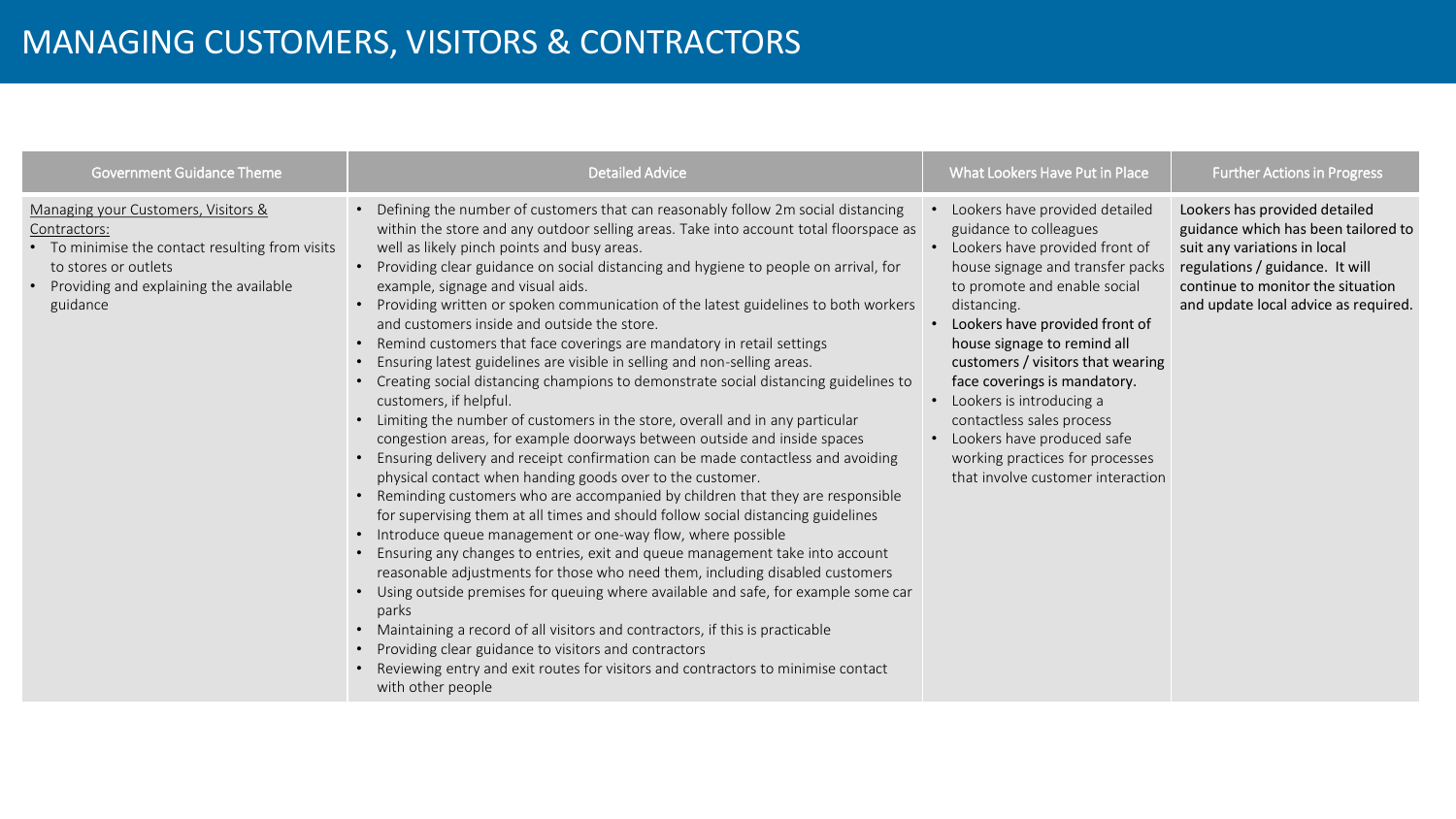#### CLEANING THE WORKPLACE

| <b>Government Guidance Theme</b>                                                                                                                                                                                                                                                                                                                                                                                                                                                                                        | <b>Detailed Advice</b>                                                                                                                                                                                                                                                                                                                                                                                                                                                                                                                                                                                                                                                                                                                                                                                                                                                                                                                                                                                                                                                                                                                                                                                                                                                                                                                                                                                                                                                                                                                                                                                                     | What Lookers Have Put in Place                                                                                                                                                                                                                                                                                                                                                                 | <b>Further Actions in Progress</b>                     |
|-------------------------------------------------------------------------------------------------------------------------------------------------------------------------------------------------------------------------------------------------------------------------------------------------------------------------------------------------------------------------------------------------------------------------------------------------------------------------------------------------------------------------|----------------------------------------------------------------------------------------------------------------------------------------------------------------------------------------------------------------------------------------------------------------------------------------------------------------------------------------------------------------------------------------------------------------------------------------------------------------------------------------------------------------------------------------------------------------------------------------------------------------------------------------------------------------------------------------------------------------------------------------------------------------------------------------------------------------------------------------------------------------------------------------------------------------------------------------------------------------------------------------------------------------------------------------------------------------------------------------------------------------------------------------------------------------------------------------------------------------------------------------------------------------------------------------------------------------------------------------------------------------------------------------------------------------------------------------------------------------------------------------------------------------------------------------------------------------------------------------------------------------------------|------------------------------------------------------------------------------------------------------------------------------------------------------------------------------------------------------------------------------------------------------------------------------------------------------------------------------------------------------------------------------------------------|--------------------------------------------------------|
| Cleaning the workplace:<br>• To make sure any site or location that has<br>been closed or partially operated is clean and<br>ready to start<br>• To keep the workplace clean and prevent<br>transmission by touching contaminated<br>surfaces<br>• To help everyone to keep good hygiene<br>through the working day<br>• To minimise the risk of transmission in<br>changing rooms and showers<br>• To reduce transmission through contact with<br>objects that come into the workplace and<br>vehicles at the worksite | • Cleaning procedures in place for sites<br>• Providing hand sanitiser in multiple locations in addition to washrooms<br>Using signs and posters to build awareness of good hand washing technique, the need<br>to increase handwashing frequency, avoid touching your face and the need to cough<br>or sneeze into a tissue which is binned safely, or into your arm if a tissue is not<br>available<br>• Frequent cleaning of work areas and equipment between uses, using your usual<br>cleaning products<br>• Frequent cleaning of objects and surfaces that are touched regularly, such as door<br>handles, pump handles and printers<br>• Setting clear use and cleaning guidance for toilets to ensure they are kept clean and<br>social distancing is achieved as much as possible.<br>• Increased cleaning of busy areas<br>• Where possible providing paper towels<br>• Checking whether there is a need to service or adjust ventilation systems<br>• Where aircon systems service multiple sites advice should be sought from the<br>relevant engineers<br>• Open windows and doors to encourage ventilation where possible<br>• Clearing workspaces and removing waste and belongings from the work area at the<br>end of a shift.<br>Providing more frequent rubbish collection<br>• If you are cleaning after a known or suspected case of COVID-19 then you refer to the<br>specific guidance<br>Encouraging workers to wash hands before boarding vehicles<br>Retaining sufficient quantities of hand sanitiser /wipes within vehicles to enable<br>workers to clean hands after each delivery / drop-off | • Lookers have cleaned all sites that Lookers has provided detailed<br>have opened and continue to use<br>regular sites cleaning<br>Communication and signage has<br>been provided to promote regular<br>hand washing<br>• Hand sanitiser has been provided<br>• Guidance on the regular cleaning<br>of high touchpoint areas has been<br>provided.<br>Regular rubbish disposal is in<br>place | guidance. It will continue to monitor<br>the situation |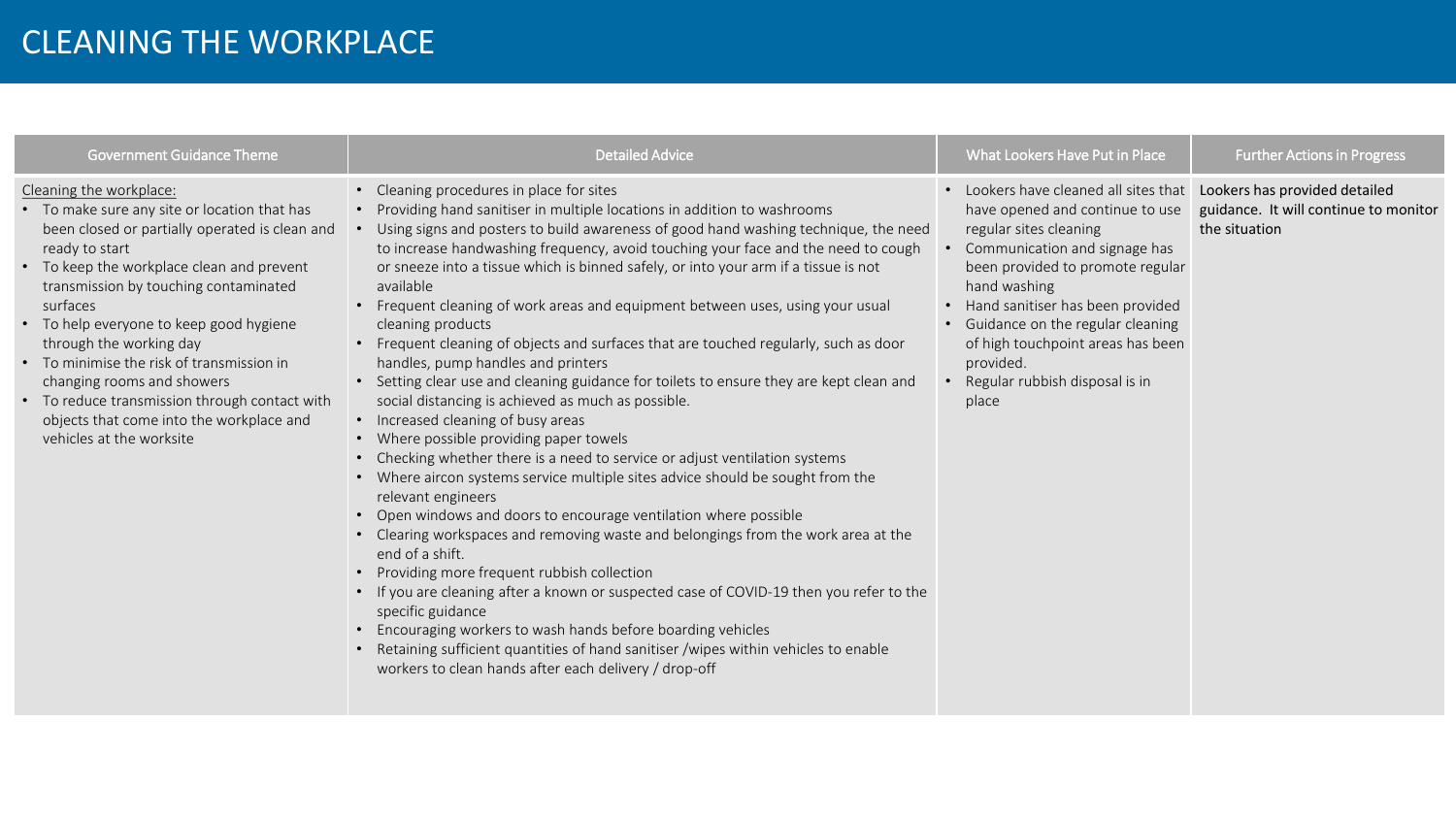#### PERSONAL PROTECTIVE EQUIPMENT

|           | <b>Government Guidance Theme</b>                                                                                                                                                                                                                                                                                                                                                                                                                                                                                                                                                                                                                                                                                                                                                                                                                                                                                                                                                                                                                | <b>Detailed Advice</b>                                                                                                                                                                                                                                                                                                                                                                                                                                                                                                                               | What Lookers Have Put in Place                                                                                             | <b>Further Actions in Progress</b>                                             |
|-----------|-------------------------------------------------------------------------------------------------------------------------------------------------------------------------------------------------------------------------------------------------------------------------------------------------------------------------------------------------------------------------------------------------------------------------------------------------------------------------------------------------------------------------------------------------------------------------------------------------------------------------------------------------------------------------------------------------------------------------------------------------------------------------------------------------------------------------------------------------------------------------------------------------------------------------------------------------------------------------------------------------------------------------------------------------|------------------------------------------------------------------------------------------------------------------------------------------------------------------------------------------------------------------------------------------------------------------------------------------------------------------------------------------------------------------------------------------------------------------------------------------------------------------------------------------------------------------------------------------------------|----------------------------------------------------------------------------------------------------------------------------|--------------------------------------------------------------------------------|
| $\bullet$ | Personal Protective Equipment (PPE)<br>PPE protects the user against health or safety risks at work. It can include items such as safety<br>helmets, gloves, eye protection, high-visibility clothing, safety footwear and safety harnesses. It<br>also includes respiratory protective equipment, such as face masks.<br>Where you are already using PPE in your work activity to protect against non-COVID-19 risks, you<br>should continue to do so.<br>At the start of this document we described the steps you need to take to manage COVID-19 risk<br>in the workplace. This includes working from home and staying 2m away from each other in the<br>workplace if at all possible. When managing the risk of COVID-19, additional PPE beyond what<br>you usually wear is not beneficial. This is because COVID-19 is a different type of risk to the risks<br>you normally face in a workplace, and needs to be managed through social distancing, hygiene,<br>face coverings and fixed teams or partnering, not through the use of PPE. | • Instigate all appropriate social distancing<br>and hygiene measures<br>• Additional PPE is not beneficial unless in<br>clinical settings<br>• Workplaces should not encourage the<br>precautionary use of extra PPE outside<br>clinical settings or when responding to<br>suspected or confirmed cases of COVID-19<br>• Unless you are in a situation where the<br>risk of COVID-19 transmission is very high,<br>your risk assessment should reflect the<br>fact that the role of PPE in providing<br>additional protection is extremely limited. | At this time the Lookers risk<br>assessment<br>Lookers continue to follow the<br>government guidance in relation<br>to PPE | Lookers will continue to monitor<br>the government advice in respect<br>of PPE |
| $\bullet$ | The exception is clinical settings, like a hospital, or a small handful of other roles for which Public<br>Health England advises use of PPE. For example, first responders and immigration enforcement<br>officers.                                                                                                                                                                                                                                                                                                                                                                                                                                                                                                                                                                                                                                                                                                                                                                                                                            |                                                                                                                                                                                                                                                                                                                                                                                                                                                                                                                                                      |                                                                                                                            |                                                                                |
| $\bullet$ | Workplaces should not encourage the precautionary use of extra PPE to protect against COVID-<br>19 outside clinical settings or when responding to a suspected or confirmed case of COVID-19.                                                                                                                                                                                                                                                                                                                                                                                                                                                                                                                                                                                                                                                                                                                                                                                                                                                   |                                                                                                                                                                                                                                                                                                                                                                                                                                                                                                                                                      |                                                                                                                            |                                                                                |
|           | Unless you are in a situation where the risk of COVID-19 transmission is very high, your risk<br>assessment should reflect the fact that the role of PPE in providing additional protection is<br>extremely limited. However, if your risk assessment does show that PPE is required, then you<br>must provide this PPE free of charge to workers who need it. Any PPE provided must fit properly<br>.Workplaces should not encourage the precautionary use of extra PPE to protect against COVID-<br>19 outside clinical settings or when responding to a suspected or confirmed case of COVID-19.                                                                                                                                                                                                                                                                                                                                                                                                                                             |                                                                                                                                                                                                                                                                                                                                                                                                                                                                                                                                                      |                                                                                                                            |                                                                                |
|           | Unless you are in a situation where the risk of COVID-19 transmission is very high, your risk<br>assessment should reflect the fact that the role of PPE in providing additional protection is<br>extremely limited. However, if your risk assessment does show that PPE is required, then you<br>must provide this PPE free of charge to workers who need it. Any PPE provided must fit properly                                                                                                                                                                                                                                                                                                                                                                                                                                                                                                                                                                                                                                               |                                                                                                                                                                                                                                                                                                                                                                                                                                                                                                                                                      |                                                                                                                            |                                                                                |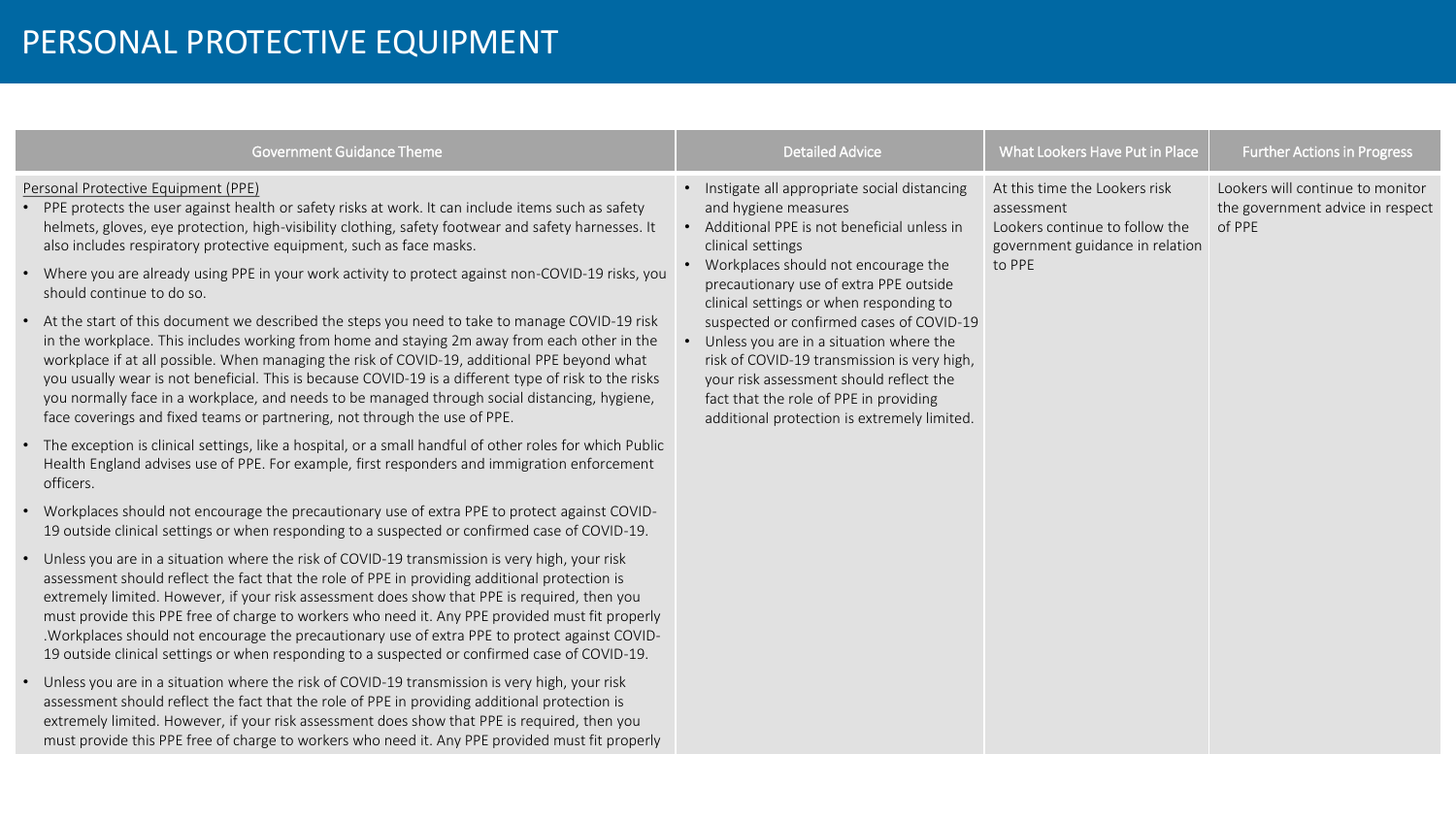#### FACE COVERINGS

| <b>Government Guidance Theme</b>                                                                                                                                                                                                                                                                                                                                                                                                                                              | <b>Detailed Advice</b>                                        | What Lookers Have Put in<br>Place                                                                      | <b>Further Actions in Progress</b>                                                                                                 |
|-------------------------------------------------------------------------------------------------------------------------------------------------------------------------------------------------------------------------------------------------------------------------------------------------------------------------------------------------------------------------------------------------------------------------------------------------------------------------------|---------------------------------------------------------------|--------------------------------------------------------------------------------------------------------|------------------------------------------------------------------------------------------------------------------------------------|
| <b>Face Coverings</b><br>There are some circumstances when wearing a face covering may be marginally beneficial as a precautionary<br>measure. The evidence suggests that wearing a face covering does not protect you, but it may protect others if<br>you are infected but have not developed symptoms.                                                                                                                                                                     | See government guidance<br>theme section (previous<br>column) | • Lookers have provided all<br>sites with face coverings<br>and additional guidance<br>for safe usage. | Lookers has provided detailed<br>guidance which has been<br>tailored to suit any variations in<br>local regulations / guidance. It |
| There is growing evidence that wearing a face covering in an enclosed space helps protect individuals and those<br>around them from COVID-19. A face covering can be very simple; it just needs to cover your mouth and nose. It<br>is not the same as a face mask, such as the surgical masks or respirators used by health and care workers.<br>Similarly, face coverings are not the same as the PPE used to manage risks like dust and spray in an industrial<br>context. |                                                               |                                                                                                        | will continue to monitor the<br>situation and update local<br>advice as required.                                                  |
| Face coverings are not a replacement for the other ways of managing risk, including minimising time spent in<br>contact, using fixed teams and partnering for close-up work, and increasing hand and surface washing. These<br>other measures remain the best ways of managing risk in the workplace                                                                                                                                                                          |                                                               |                                                                                                        |                                                                                                                                    |
| Face coverings are now mandatory for customers in shops. People are also encouraged to wear a face covering in<br>other enclosed public spaces where social distancing may be difficult and where there are people you do not<br>normally meet.                                                                                                                                                                                                                               |                                                               |                                                                                                        |                                                                                                                                    |
| Staff in retail in England are now required to wear face coverings (from 2 <sup>nd</sup> December 2021).<br>Staff in retail in Scotland, Northern Ireland & Wales are required to continue to wear face coverings.                                                                                                                                                                                                                                                            |                                                               |                                                                                                        |                                                                                                                                    |
| Where businesses recommend the use of face coverings, they must be used safely. This means telling workers:                                                                                                                                                                                                                                                                                                                                                                   |                                                               |                                                                                                        |                                                                                                                                    |
| • Wash your hands thoroughly with soap and water for 20 seconds or use hand sanitiser before putting a face<br>covering on, and after removing it.                                                                                                                                                                                                                                                                                                                            |                                                               |                                                                                                        |                                                                                                                                    |
| • When wearing a face covering, avoid touching your face or face covering, as you could contaminate them with<br>germs from your hands.                                                                                                                                                                                                                                                                                                                                       |                                                               |                                                                                                        |                                                                                                                                    |
| • Change your face covering if it becomes damp or if you've touched it.<br>• Continue to wash your hands regularly.                                                                                                                                                                                                                                                                                                                                                           |                                                               |                                                                                                        |                                                                                                                                    |
| Change and wash your face covering daily.<br>• If the material is washable, wash in line with manufacturer's instructions. If it's not washable, dispose of it<br>carefully in your usual waste.<br>• Practise social distancing wherever possible.                                                                                                                                                                                                                           |                                                               |                                                                                                        |                                                                                                                                    |
| You can make face-coverings at home and can find guidance on how to do this and use them safely on GOV.UK.                                                                                                                                                                                                                                                                                                                                                                    |                                                               |                                                                                                        |                                                                                                                                    |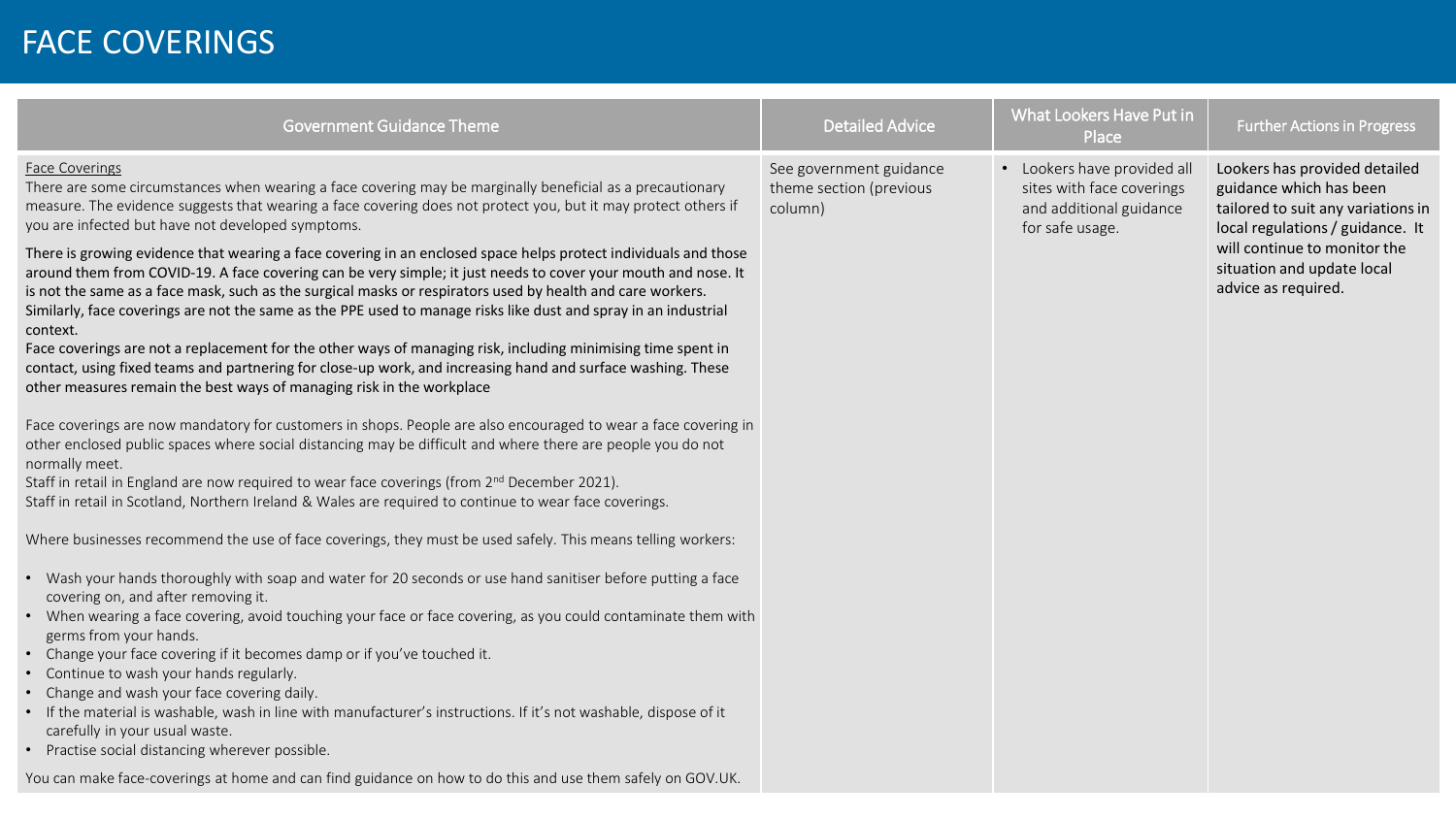#### WORKFORCE MANAGEMENT

| <b>Government Guidance Theme</b>                                                                                                                                                                                                                                                                                                                                                                                                                                                                                                                                                                                                       | <b>Detailed Advice</b>                                                                                                                                                                                                                                                                                                                                                                                                                                                                                                                                                                                                                                                                                                                                                                                                                                                                                                                                                                                                                                                                                                                                                                                                                                                                                                                                                                                                                                                                                                                                                                                                                                                                                                                                                                                                                                                                                                                         | What Lookers Have Put in Place                                                                                                                                                                                                                                                                                                                                                                                                                                                                                      | <b>Further Actions in Progress</b>                                                      |
|----------------------------------------------------------------------------------------------------------------------------------------------------------------------------------------------------------------------------------------------------------------------------------------------------------------------------------------------------------------------------------------------------------------------------------------------------------------------------------------------------------------------------------------------------------------------------------------------------------------------------------------|------------------------------------------------------------------------------------------------------------------------------------------------------------------------------------------------------------------------------------------------------------------------------------------------------------------------------------------------------------------------------------------------------------------------------------------------------------------------------------------------------------------------------------------------------------------------------------------------------------------------------------------------------------------------------------------------------------------------------------------------------------------------------------------------------------------------------------------------------------------------------------------------------------------------------------------------------------------------------------------------------------------------------------------------------------------------------------------------------------------------------------------------------------------------------------------------------------------------------------------------------------------------------------------------------------------------------------------------------------------------------------------------------------------------------------------------------------------------------------------------------------------------------------------------------------------------------------------------------------------------------------------------------------------------------------------------------------------------------------------------------------------------------------------------------------------------------------------------------------------------------------------------------------------------------------------------|---------------------------------------------------------------------------------------------------------------------------------------------------------------------------------------------------------------------------------------------------------------------------------------------------------------------------------------------------------------------------------------------------------------------------------------------------------------------------------------------------------------------|-----------------------------------------------------------------------------------------|
| Workforce Management<br>• To change the way work is organised to<br>create distinct groups and reduce the<br>number of contacts each worker has<br>• To avoid unnecessary work travel and keep<br>people safe when they do need to travel<br>between locations<br>• To help workers delivering to other sites<br>such as factories, logistics sites or<br>customers' premises to maintain social<br>distancing and hygiene practices<br>• To make sure all workers understand COVID-<br>19 related safety procedures<br>• To make sure all workers are kept up to date<br>with how safety measures are being<br>implemented or updated | • Providing clear, consistent and regular communication to improve understanding<br>and consistency of ways of working<br>• Engaging with workers and worker representatives through existing communication<br>routes to explain and agree any changes in working arrangements<br>• Using simple, clear messaging to explain guidelines using images and clear<br>language, with consideration of groups for which English may not be their first<br>language<br>• Awareness and focus on the importance of mental health at times of uncertainty.<br>The government has published<br>• guidance on the mental health and wellbeing aspects of coronavirus (COVID-19).<br>• As far as possible, where people are split into teams or shift groups, fixing these<br>teams or shift groups so that where contact is unavoidable, this happens between<br>the same people<br>• Minimising non-essential travel - consider remote options first<br>• Identifying areas where people have to directly pass things to each other, for<br>example, job information, spare parts, samples, raw materials, and find ways to<br>remove direct contact, such as through the use of drop-off points or transfer zones.<br>• People who work together in one vehicle should be in a fixed pairing as far as<br>possible<br>• Minimising the number of people travelling together in any one vehicle, using fixed<br>travel partners, increasing ventilation when possible and avoiding sitting face-to-<br>face<br>• Where workers are required to stay away from their home, centrally logging the<br>stay and making sure any overnight accommodation meets social distancing<br>guidelines<br>• Putting in place procedures to minimise person-to-person contact during deliveries<br>to other sites<br>• Communicating approaches and operational procedures to suppliers, customers or<br>trade bodies to help their adoption and to share experience. | • Lookers have issued guidance<br>for managers to promote social<br>distancing and safe working<br>practices<br>PPE has also been provided to<br>$\bullet$<br>sites including sneeze screens,<br>face coverings, additional hand<br>sanitiser and latex gloves.<br>Signage packs have been<br>provided<br>Additional guidance has been<br>provided to encourage regular<br>cleaning of high touchpoint<br>areas<br>Detail safe systems of work<br>$\bullet$<br>practices have also been<br>developed for key tasks. | Lookers has provided detailed<br>guidance. It will continue to<br>monitor the situation |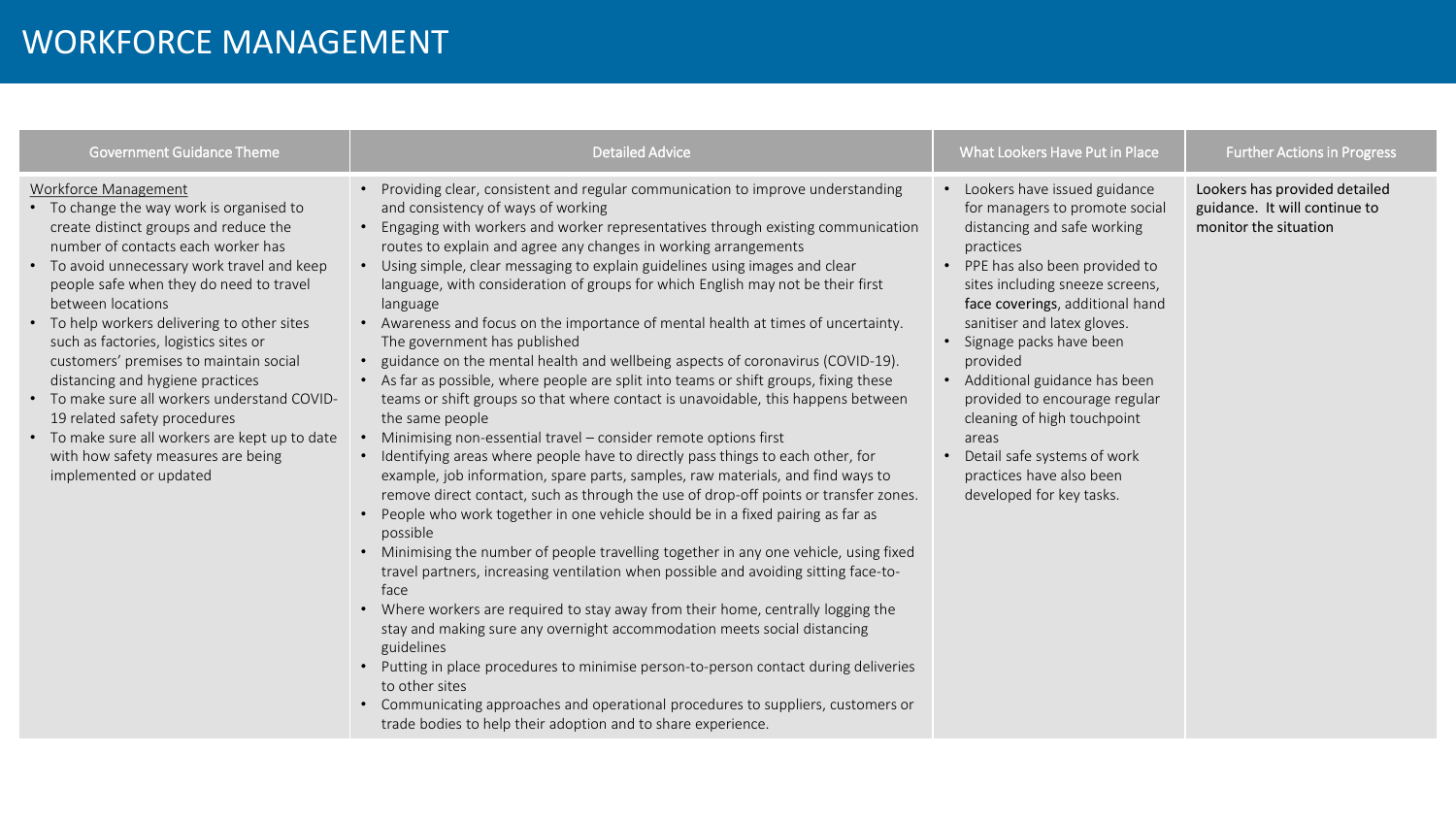### INBOUND & OUTBOUND GOODS

| <b>Government Guidance Theme</b>                                                                                                                                                                                                        | <b>Detailed Advice</b>                                                                                                                                                                                                                                                                                                                                                                                                                                                                                                                                                                                                                                                                                                                                                                                                                            | What Lookers Have Put in Place                                                                                                    | <b>Further Actions in Progress</b>                                                                                                                                                              |
|-----------------------------------------------------------------------------------------------------------------------------------------------------------------------------------------------------------------------------------------|---------------------------------------------------------------------------------------------------------------------------------------------------------------------------------------------------------------------------------------------------------------------------------------------------------------------------------------------------------------------------------------------------------------------------------------------------------------------------------------------------------------------------------------------------------------------------------------------------------------------------------------------------------------------------------------------------------------------------------------------------------------------------------------------------------------------------------------------------|-----------------------------------------------------------------------------------------------------------------------------------|-------------------------------------------------------------------------------------------------------------------------------------------------------------------------------------------------|
| Inbound & Outbound Goods:<br>• To maintain social distancing and avoid<br>surface transmission when goods enter and<br>leave the site, especially in high volume<br>situations, for example, distribution centres<br>or despatch areas. | Revising pick-up and drop-off collection points, procedures, signage and markings<br>Minimising unnecessary contact at gatehouse security, yard and warehouse. For<br>example, non-contact deliveries where the nature of the product allows for use of<br>electronic pre-booking<br>Considering methods to reduce frequency of deliveries, for example by ordering<br>larger quantities less often.<br>Where possible and safe, having single workers load or unload vehicles<br>Where possible, using the same pairs of people for loads where more than one is<br>needed<br>Enabling drivers to access welfare facilities when required, consistent with other<br>guidance<br>Encouraging drivers to stay in their vehicles where this does not compromise their<br>safety and existing safe working practice, such as preventing drive-aways. | Lookers have developed safe<br>working practices for drop off and<br>collection this includes the relevant<br>cleaning protocols. | Lookers is updating existing<br>guidance and providing further<br>guidance to cover a more detailed<br>range of subjects following any<br>updates of the detailed<br>government COVID guidance. |